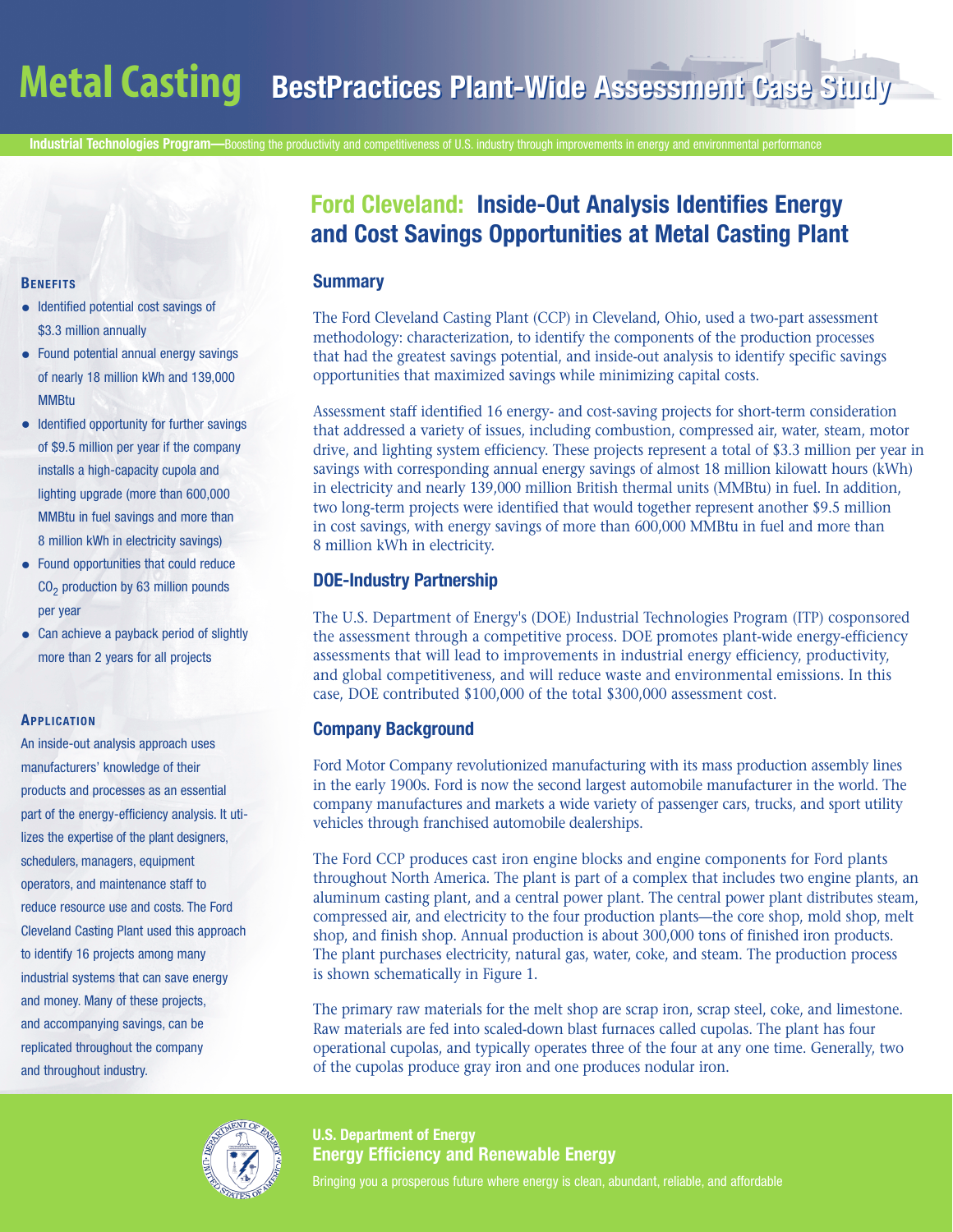

In the mold shop, sand is formed into molds that form the outer surfaces of the castings. Sand cores that are made in the core shop create hollow areas in the castings.

The molten iron is poured into molds moving along a conveyor. There are currently four mold lines operating two shifts per day. Here the molds are cooled, knocked out, and cleaned.

Finishing is accomplished with shot blasters, vibratory shakers, and manual air chipping hammers. After finishing and dry painting, the castings are inspected and shipped.

### **Assessment Approach**

The goals of the plant-wide assessment were to reduce energy use, waste, and production costs through a series of specifically targeted initiatives. The approach consisted of two phases:

- 1. Characterization—to identify the components of the production process that have the greatest savings potential
- 2. Inside-out analysis—to identify specific opportunities that maximized savings while minimizing capital costs. In this approach, the analysis begins with the equipment that actually manufactures the product, then works outward.

The assessment team employed the principles of lean production to analyze the core, mold, and finishing shops. In the melt shop, the focus was on improving cupola design and performance, as well as improving the material handling, airpollution control, pumping, fan, cooling, and compressed air systems.

During the characterization phase of the assessment, the team used flow diagrams to indicate the magnitude and location of energy-use, waste generation, and production costs during the manufacturing processes. Using these maps, specific systems, equipment, and processes were targeted for detailed analysis to identify the most attractive savings opportunities.

After systems had been identified and prioritized according to savings potential, the assessment team used an inside-out approach to analyze each system for savings opportunities. When seeking to reduce energy costs, the assessment team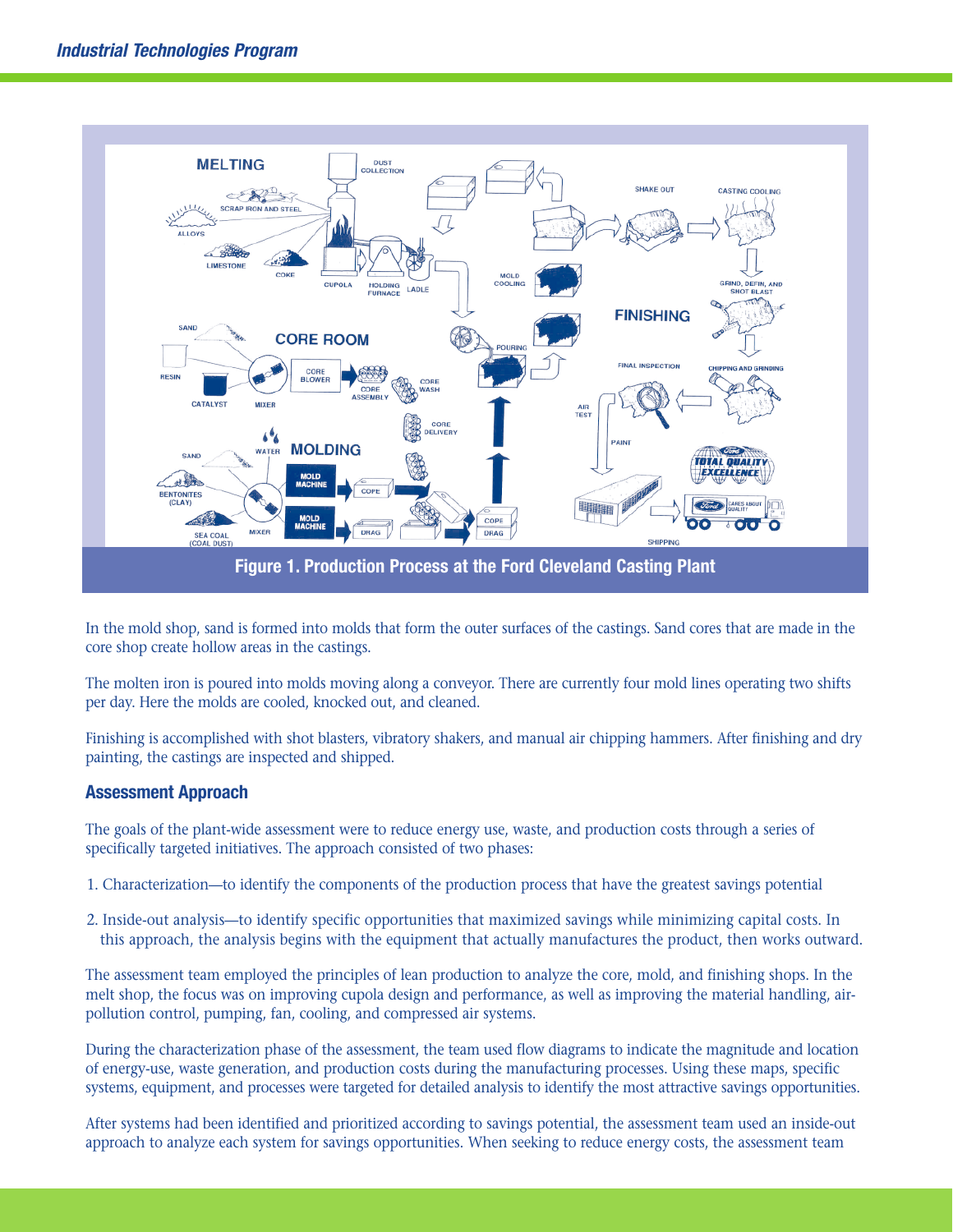analyzed the manufacturing equipment and processes, the energy distribution systems, the primary energy conversion equipment, and the utility services in sequence. To optimize waste reduction, the team also began the analysis at the manufacturing processes, worked outward to waste treatment equipment, and ended at the waste disposal services. By first looking for savings opportunities at the heart of the manufacturing process and then working out toward the plant boundary, savings are multiplied because distribution systems, energy conversion equipment, and waste treatment processes can be downsized or eliminated. Applying the inside-out approach yields significant savings at minimal initial cost. The advantage of this approach is that it capitalizes on manufacturers' knowledge of their products and processes. It utilizes the expertise of the plant designers, schedulers, managers, equipment operators, and maintenance staff to reduce resource use and costs.

### **Results and Projects Identified**

Table 1 lists the project recommendations identified during the Ford CCP plant-wide assessment.

| Table 1. Summary of Assessment Recommendations (A.R.) from Plant-Wide Energy Assessment<br>at Ford Cleveland Casting Plant |                                                                                                        |                             |                               |                              |                     |                               |                               |
|----------------------------------------------------------------------------------------------------------------------------|--------------------------------------------------------------------------------------------------------|-----------------------------|-------------------------------|------------------------------|---------------------|-------------------------------|-------------------------------|
| No.                                                                                                                        | <b>A.R.</b> Description                                                                                | <b>Annual Savings</b>       |                               |                              |                     | <b>Project</b><br><b>Cost</b> | <b>Simple</b><br>Payback (yr) |
|                                                                                                                            |                                                                                                        |                             | <b>Resource</b>               |                              | <b>Cost Savings</b> |                               |                               |
|                                                                                                                            | <b>Recommendations for Short-Term</b><br><b>Considerations</b>                                         | <b>Elextricity</b><br>(kWh) | <b>Natural Gas</b><br>(MMBtu) | <b>Other Fuel</b><br>(MMBtu) |                     |                               |                               |
| 1                                                                                                                          | Reduce excess air in cupola blast air preheaters                                                       |                             | 64.000                        |                              | \$361,000           | <b>None</b>                   | <b>Immediate</b>              |
| $\overline{c}$                                                                                                             | Inspect, repair, and maintain steam traps                                                              |                             |                               | 11,000                       | \$54,581            | <b>None</b>                   | Immediate                     |
| 3                                                                                                                          | Use supersonic oxygen lancing to improve<br>temperature profile in cupola                              | 2,707,000                   |                               | 49,000                       | \$465,509           | \$10,000                      | .08                           |
| 4                                                                                                                          | Optimize riser and gating sizes                                                                        |                             |                               |                              | \$101.099           | \$5,500                       | .08                           |
| $\overline{5}$                                                                                                             | Install adjustable flow vortex nozzles to reduce<br>compressed air use                                 | 911,000                     |                               |                              | \$396,908           | \$63,070                      | .17                           |
| 6                                                                                                                          | Insulate bare pipes                                                                                    |                             |                               |                              | \$54,417            | \$7,323                       | .17                           |
| $\overline{7}$                                                                                                             | Replace 400-watt with 360-watt metal halide lamps                                                      | 1,484,000                   |                               |                              | \$57,867            | \$16,000                      | .25                           |
| 8                                                                                                                          | Fix leaks and repair insulation in preheated<br>combustion air ducting                                 | 369,000                     | 11,000                        |                              | \$115,800           | \$47,000                      | .42                           |
| 9                                                                                                                          | Upgrade ladle heating system                                                                           |                             | 24,000                        |                              | \$132,000           | \$70,000                      | $.5\,$                        |
| 10                                                                                                                         | Use notched V-belts on belt-driven equipment                                                           | 2,724,000                   |                               |                              | \$106,225           | \$52,428                      | $.5\,$                        |
| 11                                                                                                                         | Oxy-fuel injection system for one cupola                                                               |                             | $-17,000$                     | $-27,000$                    | \$328,900           | \$186,000                     | .58                           |
| 12                                                                                                                         | Install cooling tower to eliminate once-through<br>cooling for air conditioning units                  | $-164,000$                  |                               |                              | \$468,119           | \$368,000                     | .83                           |
| 13                                                                                                                         | Install isolation valves and automatic moisture traps<br>to reduce air leaks on weekends and shutdowns | 318,000                     |                               |                              | \$138,764           | \$154,550                     | 1.08                          |
| 14                                                                                                                         | Install a cover and heat recovery system<br>at ladle dry/preheat stations                              |                             | 11,000                        |                              | \$59,000            | \$100,000                     | 1.75                          |
| 15                                                                                                                         | Install VFDs on cupola forced-draft blowers                                                            | 4,492,000                   | 13,000                        |                              | \$246,800           | \$609,000                     | 2.5                           |
| 16                                                                                                                         | Install VFDs on cupola induced-draft blowers                                                           | 4,922,000                   |                               |                              | \$192,000           | \$624,000                     | 3.25                          |
|                                                                                                                            | <b>Total for short-term projects</b>                                                                   | 17,763,000                  | 106,000                       | 33,000                       | \$3,278,989         | \$2,312,871                   | 0.71                          |
|                                                                                                                            | <b>Recommendations for Long-Term Consideration</b>                                                     |                             |                               |                              |                     |                               |                               |
| 17                                                                                                                         | Install a high-capacity cupola                                                                         | 8,000,000                   | 365,000                       | 239,000                      | \$9,465,659         | \$24,800,000                  | 2.58                          |
| 18                                                                                                                         | Replace 400-watt mercury lights with 360-watt<br>metal halide lights                                   | 282,000                     |                               |                              | \$11,508            | \$42,468                      | 3.67                          |
|                                                                                                                            | <b>Total for long-term projects</b>                                                                    | 8,282,000                   | 365,000                       | 239,000                      | \$9,477,167         | \$24,842,468                  | 2.62                          |
|                                                                                                                            | <b>Total for all projects</b>                                                                          | 26,045,000                  | 471,000                       | 272,000                      | \$12,756,156        | \$27,155,339                  | 2.13                          |